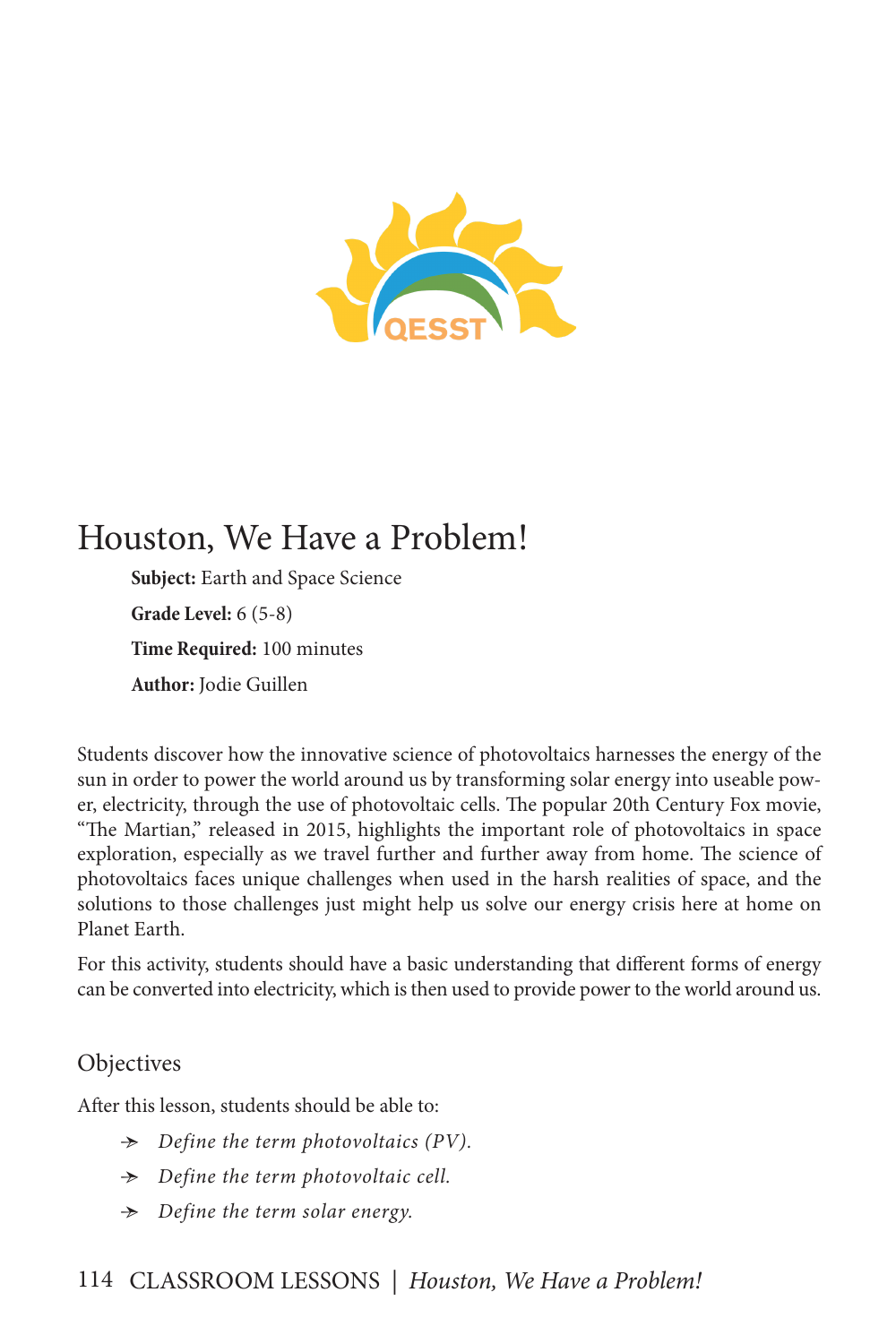- Ӻ *Explain that the sun is used as a source of energy for power here on Planet Earth.*
- Ӻ *Explain that the sun is used as a source of energy for power in space.*

# Standards Correlation

#### NGSS Standards

MS-ETS1-1: Apply scientific principles to design a method for monitoring and minimizing a human impact on the environment.

5-ESS3-1: Obtain and combine information about ways individual commu- nities use science ideas to protect the Earth's resources and environment.

#### CCSS Standards

CCSS.ELA-LITERACY.RST.6-8.1

Cite specific textual evidence to support analysis of science and technical texts.

| Word Bank |
|-----------|
|-----------|

Photovoltaics Photovoltaic cells Solar cells Solar Energy Solar Panel

## Introduction

#### DAY ONE

As class begins, assemble students into groups of 3-4.

*I want you to close your eyes and take a journey with me back in time . . . to 6am this morning. The loud beeping of your alarm clock wakes you from the best kind of dream ever, and after hitting the snooze button far too many times, you force yourself out of bed. You flip on the light switch in the bathroom, and take a nice, hot shower, the smell of coffee wafting through the air. You quickly finish getting ready for school, the sound of the TV droning on in the background. The bus beeps its horn and you grab your backpack, cell phone,*  and breakfast burrito off the table, racing to catch the bus. You put in your *earbuds as you settle in for the 30 minute bus ride ahead of you, and check out the latest upload by your favorite YouTuber. As the bus pulls up in front of school, you finish the last bite of your burrito and race to class in order to beat the tardy bell.* (Jolt students back to reality with the sound of the tardy bell.)

*Ok, class, you may open your eyes. I would like your group to make a list of all of the things you used this morning that required some type of power source, from the moment you woke up until the moment you walked into my classroom. You have five minutes.*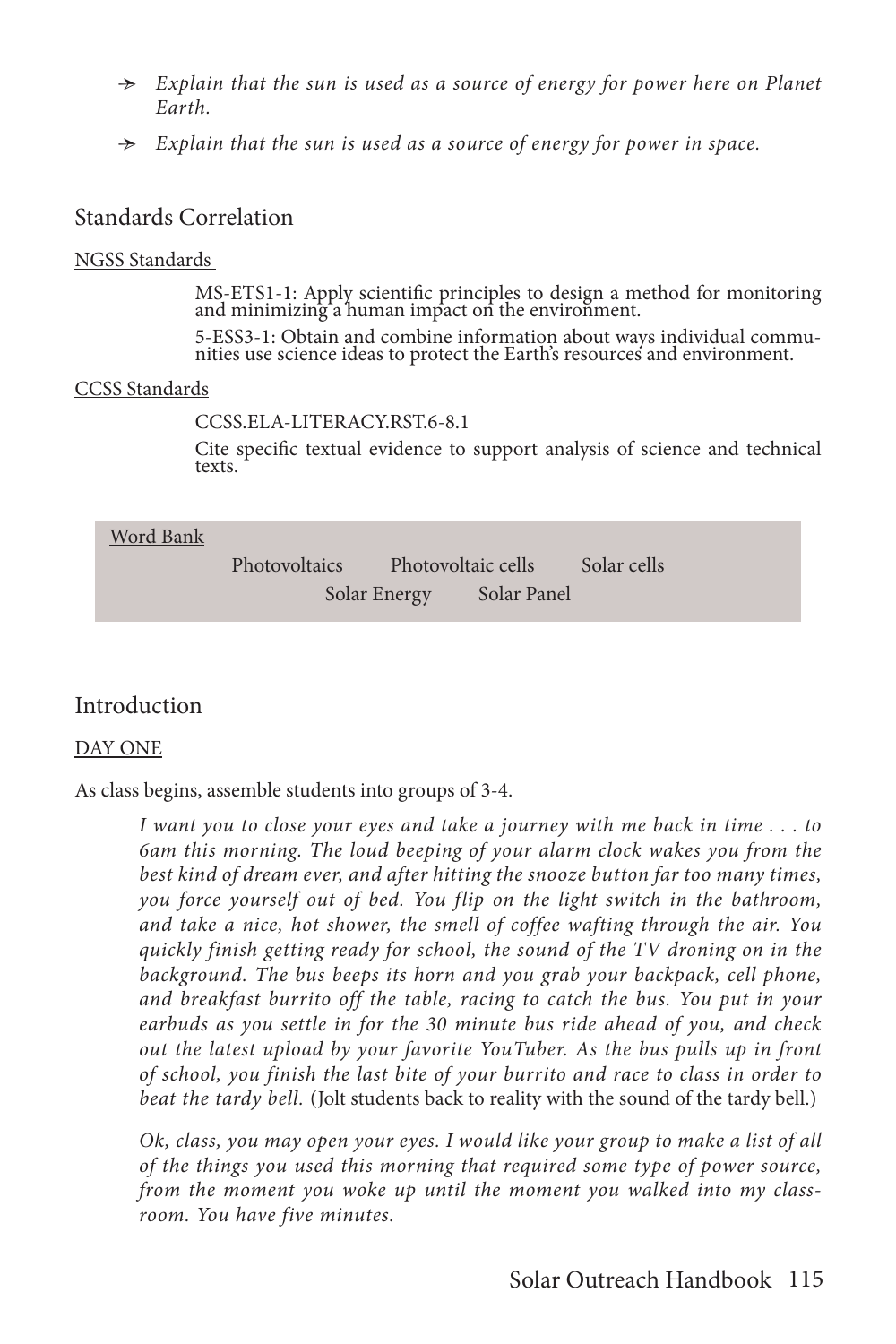As you are explaining the directions, hand each group an individual white board and a dry erase marker. Make sure you circulate around the room in order to keep students focused and on-task, as well as providing support to students who are struggling to come up with ideas.

After the five minutes are up, pull students back together to have a class-wide discussion, allowing students to share their ideas, compiling them into one list on a large whiteboard or chart paper. Once the ideas slow down, ask students to name what power source they used for each item listed.

*Now I want you to imagine that you are 238,900 miles away from home, in the vastness of space, and suddenly something goes wrong . . . very, very wrong. "Houston, we have a problem."*

Show students the scene depicting the unraveling of Apollo 13's mission to the moon in the 1995 Universal Picture movie by the same name, "Apollo 13."

https://www.youtube.com/watch?v=kAmsi05P9Uw.

*How did the astronauts onboard Apollo 13 transmit their infamous cry for help from their lunar capsule in outer space to mission control in Houston, TX, over 200 thousand miles away with no electrical outlet in sight?*

This movie clip will help students understand the absolute critical system failures that these astronauts were experiencing, and they will be excited to share their ideas! Give students a few minutes to share their ideas with the class, limiting the number of ideas to 3-4 in order to keep everyone focused.)

*Believe it or not, the Apollo astronauts transmitted all communication to Planet Earth over radio frequencies.*

*BUT, what if you are 140 million miles from home, left behind, stranded, and far beyond the reach of radio frequencies . . . what then? How are you going to transmit a message to Earth that you need help, and then stay alive during the four years it takes for that help to arrive???*

Show students the trailer from 20th Century Fox movie, "The Martian."

https://www.youtube.com/watch?v=ej3ioOneTy8.

After watching the movie trailer, ask students to name a source of power that they saw being used by Matt Damon, aka astronaut Mark Watney. Students should quickly come up with solar power. (If students are struggling to make that connection, show them images from a Google search that capture Matt Damon using solar panels.)

Tell students that they are now going to get to see the power of the sun in action, by safely viewing the surface of the sun. Hand each student a pair of solar glasses and head outside to an area where students will have an unobstructed view of the sun. (It is important to tell students that they must never look directly at the sun. The sun is so powerful that it can cause serious damage to their eyes in just a few seconds.)

Solar glasses can be found here: http://amzn.to/2niRBr. Rainbow Symphony Eclipse Glasses - Safe Solar Viewers - Eclipse Shades.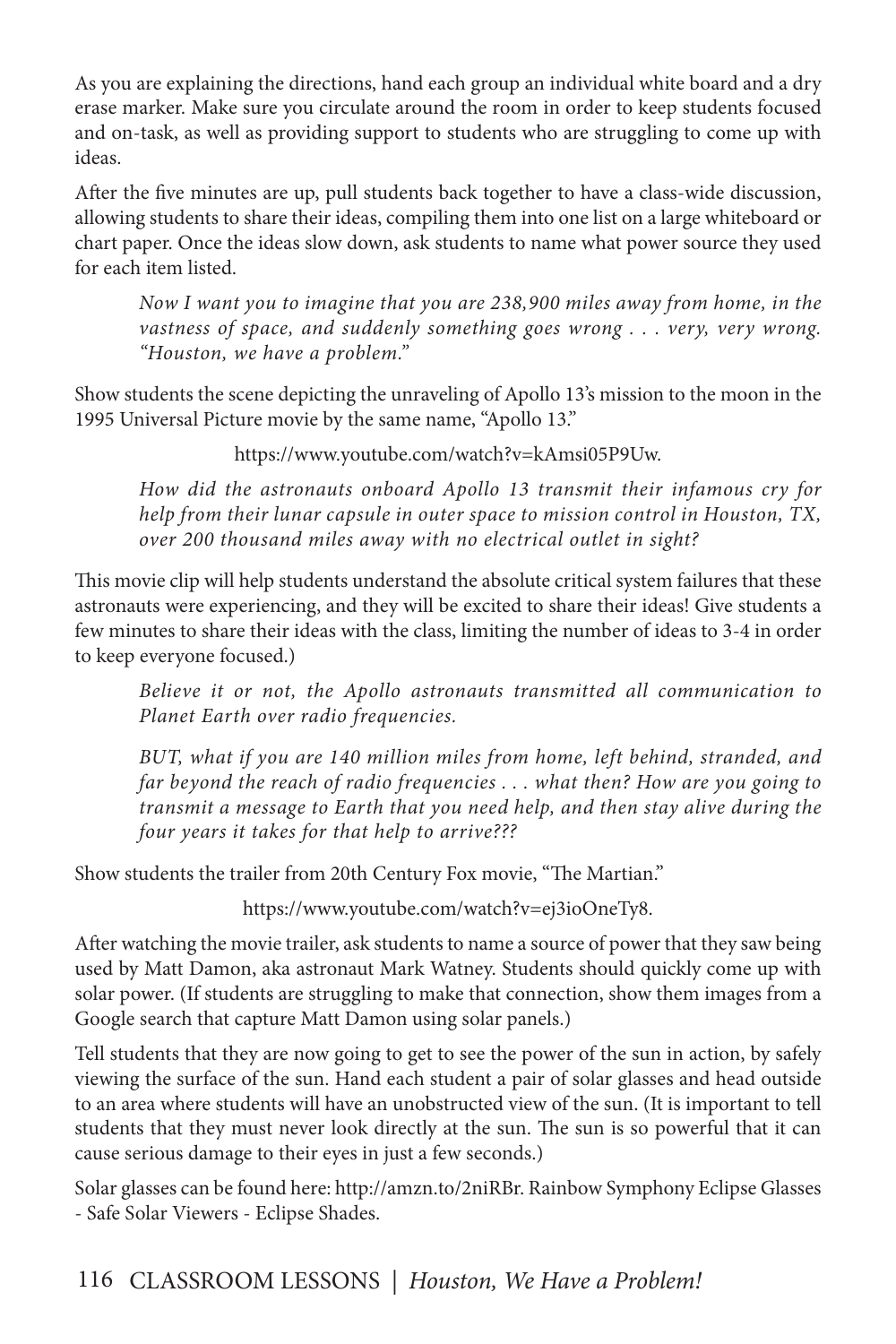# Instructor Content Background Information

The increasing demand for the fastest, most innovative, technologies is seemingly limited only by the reaches of the imagination; that is, until the sources of electricity used to power that technology create an energy crisis like one that has never been seen before. We are quickly depleting the resources available to us here on Planet Earth, and are destroying our planet along the way. Photovoltaics is a vastly underutilized source of electricity, one that also happens to be reliable, efficient, and friendly to life here on our planet.

The Quantum Energy and Sustainable Solar Technologies Engineering Research Center (QEEST), sponsored by the National Science Foundation (NSF) and the Department of Energy (DOE), is hard at work to further the science of photovoltaics in order to find innovative, new solutions to power our world . . . ones that will ensure we have a home here on Planet Earth for many, many years to come.

It is essential as educators that we teach our students about renewable sources of energy in order to ensure that this next generation of scientists, engineers, and space pioneers, sitting right in our classrooms, will one day be able to make educated decisions regarding the way we power our world as we venture into places that no man has gone before.

As said by President Ronald Reagan, "The future does not belong to the faint-hearted, it belongs to the brave."



#### DAY TWO

As students come into class, have students take out their interactive science journals and hand each student a copy of the interactive journal template, Photovoltaics – Defined (located at the end of this lesson.) After students have cut-out, folded, and glued their interactive journal template into their science journals, students take notes from the note-taking guide, also named Photovoltaics – Defined, which the teacher projects onto the interactive white board.

- Students cut along the solid line forming the external edge of the entire interactive journal template.
- Students cut along the solid lines between the words, stopping at the dashed line, creating flaps.
- Students fold along the dashed line.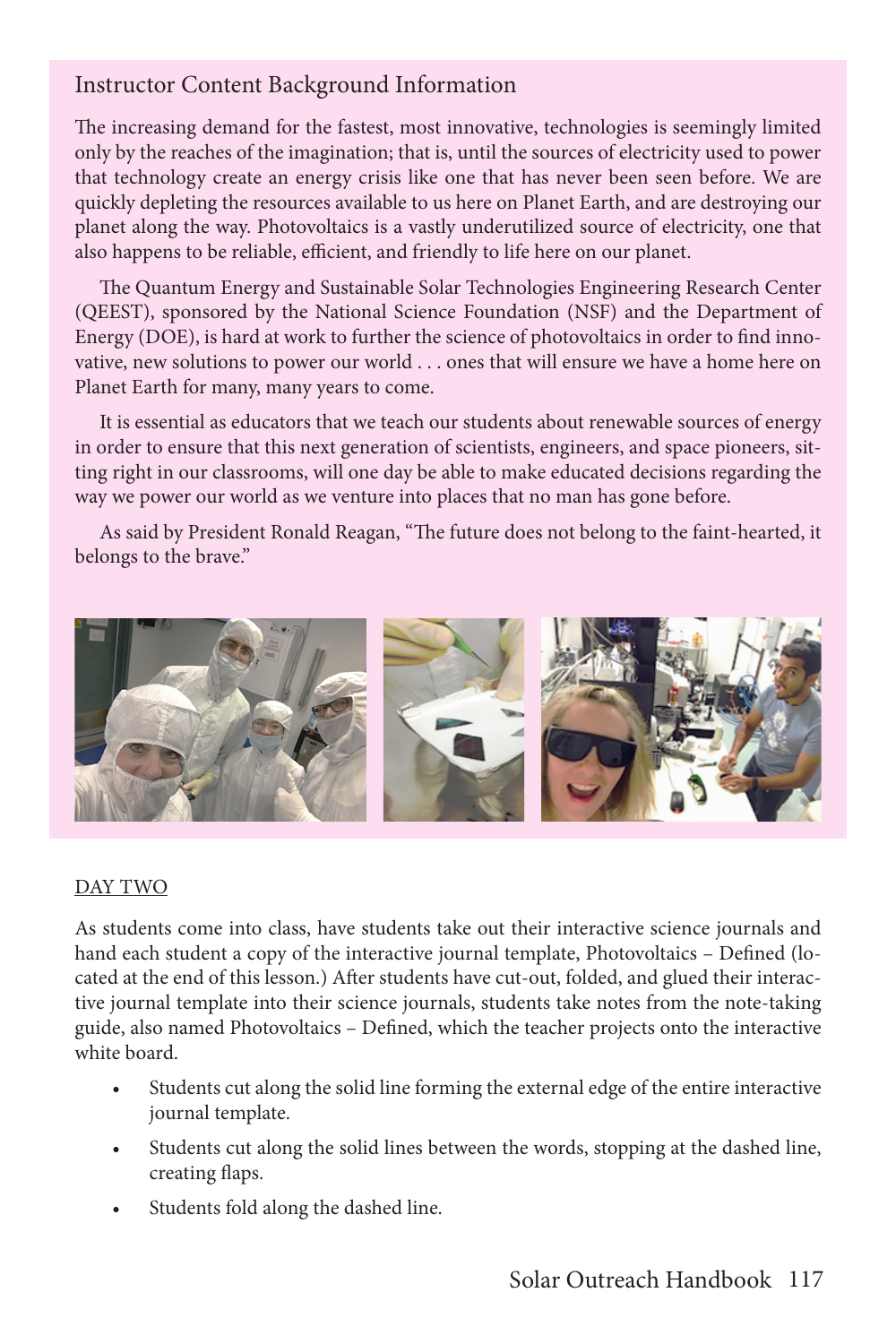- Students glue the interactive journal template into their science journals.
- Students should write the definitions provided in the note-taking guide, Photovoltaics – Defined, underneath the tab for each word.

Once students have completed the interactive journal entry "Photovoltaics – Defined," hand each student a copy of the interactive journal template "Solar Energy Can Become." One copy of the interactive science journal template should be provided for each student. After students have cut-out and glued their interactive journal template into their science journals, students take notes from the note-taking guide, also named Solar Energy Can Become, which the teacher projects onto the interactive white board.

- Students cut along the solid line forming the external edge of the interactive journal template, which is an image of the sun.
- Students glue the interactive journal template into their science journals.
- Students should write each example provided in the note-taking guide, Solar Energy Can Become, onto each one of the sun's rays.

#### Vocabulary

- Photovoltaics The science of transforming solar energy into electricity, a useable form of power. The word photovoltaic can be broken down into 'photo,' meaning light and 'voltaic,' meaning electricity.
- Photovoltaic cells (solar cells) A device that converts the energy of the sun into electricity.
- Solar Energy Energy that comes from the sun.
- Solar Panel A panel consisting of many individual solar cells that work together to produce electricity.

# Lesson Closure

Play the original audio recording of the astronauts onboard Apollo 13 transmitting their message of distress to mission control in Houston, TX.

https://www.youtube.com/watch?v=eco\_xvkEQlg

*"Houston, we have a problem." The astronauts of Apollo 13 sent this now infamous cry for help to NASA, transmitted via radio signals.* 

*However, when spanning a distance of 140 million miles, with the necessity to spend years in space to travel to Mars and BEYOND, radio signals, electrical outlets, and extension cords are simply not an option. Thanks to the super-hero status of the sun, NASA can stay in communication with Astronaut Mark Watney, 140 million miles away, and "Bring Him Home."*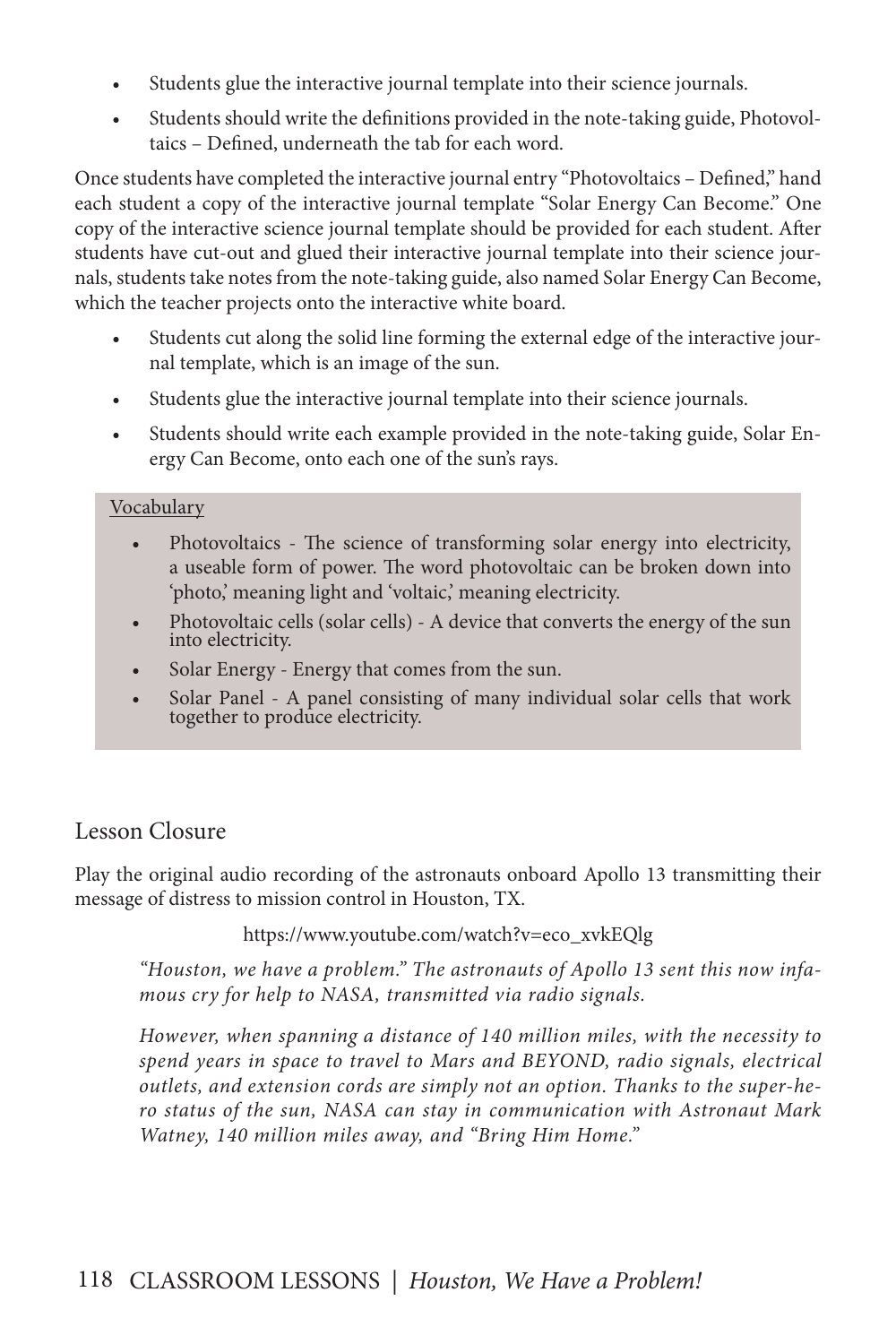## Assessment

#### Pre-Lesson Assessment

Working in groups, students make a list of all the things they used before coming to school which required some type of power source, from the moment they woke up until the moment they walked into the classroom. As a follow-up question, students will list what source of power they used for each device.

#### Lesson Summary Assessment

Students will work in groups to develop a meme that will encourage the use of solar energy to save our planet! These memes should be displayed throughout the school in order to encourage energy consciousness. In order to further spread the message regarding solar energy as a solution to our energy crisis here on Planet Earth, these memes should be sent out to the newspapers for publication, as well as to local representatives in both Congress and the House of Representatives. Students must cite textual evidence that supports the content contained in their meme.

## Deepen your Knowledge

The video clip below contains the original interview with Matt Damon did while at NASA's Jet Propulsion Laboratory located in Pasadena, California on August 25, 2015. Matt Damon provides an interesting perspective regarding the importance of continued space exploration, as well as the importance of science and engineering to the future of our planet, one that students will respect due to his celebrity status as a well-respected actor.

https://www.youtube.com/watch?v=jgIZRdeMO\_I

## References

http://albaenergy.com/2016/02/5-surprising-things-you-can-learn-aboutsolar-power-from-the-martian/ https://www.nasa.gov/feature/nine-real-nasa-technologies-in-the-martian https://science.nasa.gov/science-news/science-at-nasa/2002/solarcells

## Acknowledgements

This curriculum was developed under the National Science Foundation RET grant #EEC1301373. However, these contents do not necessarily represent the policies of the National Science Foundation, and you should not assume endorsement by the federal government.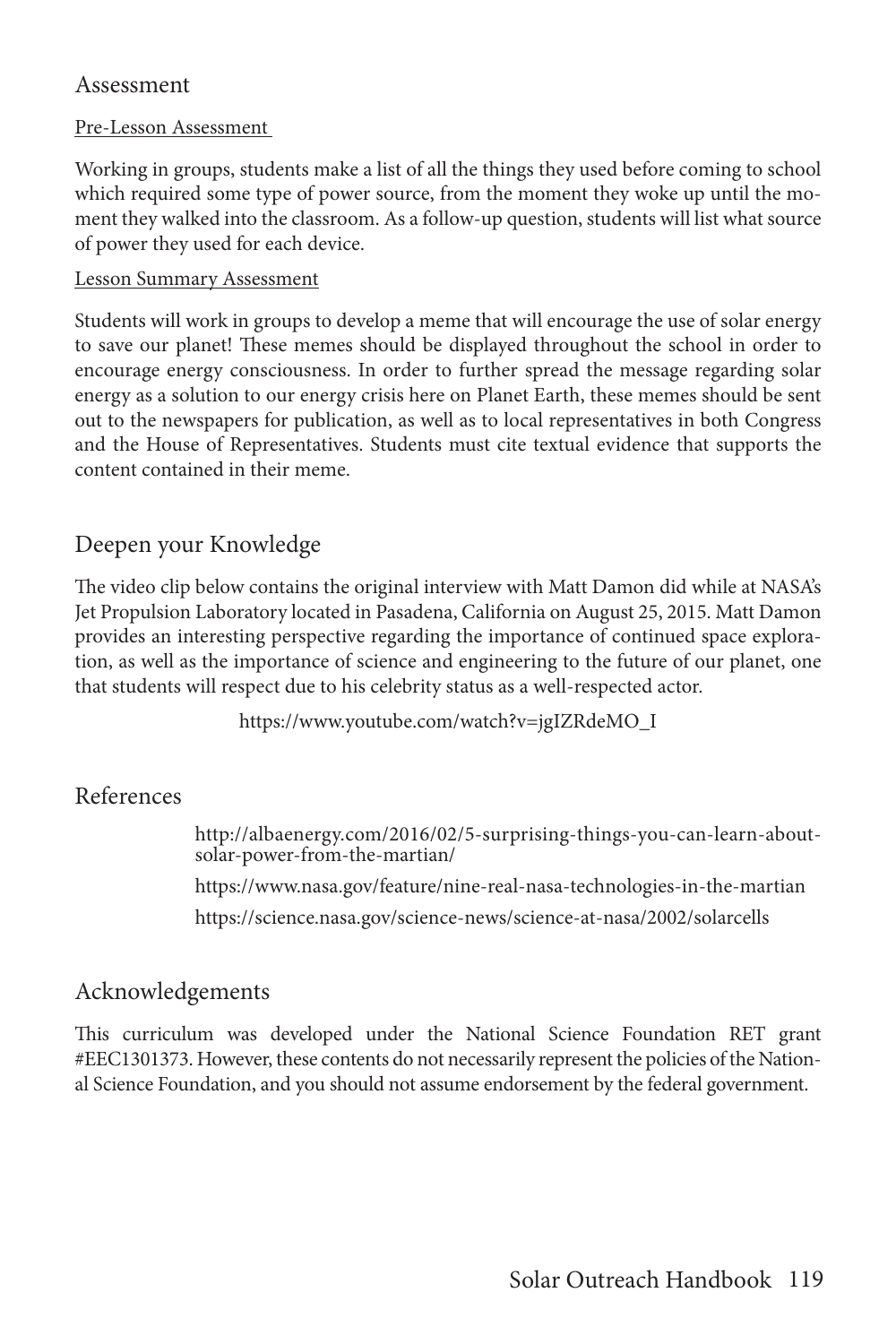